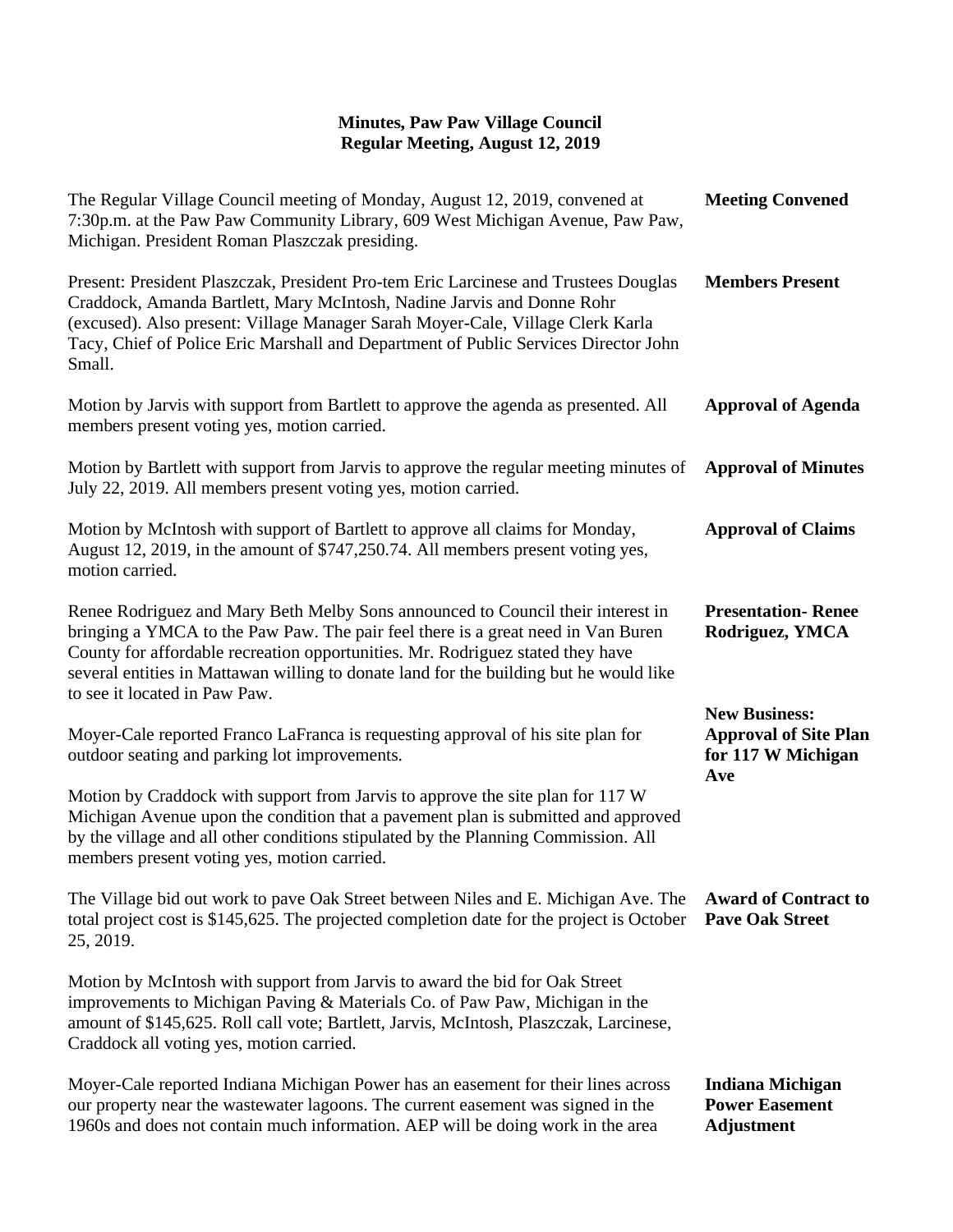## **Minutes, Paw Paw Village Council Regular Meeting, August 12, 2019**

and wants to have updated easement agreements with adjacent property owners. In exchange for our signing the modified agreement, they will pay the village \$2,500.

Motion by Bartlett with support from Jarvis to approve the supplemental easement and right of way agreement with Indiana Michigan Power/AEP. Plaszczak, Craddock, Bartlett, Jarvis and McIntosh voting yes, Larcinese voting no, motion carried.

Moyer-Cale reported Census Day 2020 is next April and it's time to start preparing for communicating the importance of filling out the census to our residents. Active support from the local community can play a large role in improving census response rates, The Census Bureau is encouraging the creation of "Complete Count Committees" to help educate the public and let them know that census is coming and the importance of responding.

Moyer-Cale presented to council Ordinance 472, which would amend the Village's water and sewer utility ordinances. As rates are set by council resolution, no current fees are impacted by this ordinance.

Motion by McIntosh with support from Bartlett to adopt Ordinance 472 to amend the water and sewer utility ordinances. All members present voting yes, motion carried.

Director Small demonstrated some components of the electric system that are being upgraded and updated council on the status of projects.

No Report.

Jarvis reported the Village's newest electrician will be attending an upcoming Council meeting to introduce himself.

Jarvis reported the Parks & Rec Board recently went on a field trip to Maple Island to check out the recent completed shoreline work.

No Report.

No Report.

Jarvis reported that due to the upcoming Labor Day weekend the meeting scheduled for September 2 is being postponed until the  $16<sup>th</sup>$ . She also noted the board is hoping to secure more vendors and more advertising opportunities.

No Report

No Report

No Report.

**Census 2020 Complete Count Committee**

**Ongoing Business Adoption of Ord 472 Amendments to the Water & Sewer Ordinances**

**Electric Department Updates**

**Committee Meetings and Reports Finance and Admin**

**Public Services** 

**Area Parks & Rec**

**DDA**

**Economic Develop** 

**Farmers Market**

**Fire Board**

**Historical Committee**

**Housing Commission**